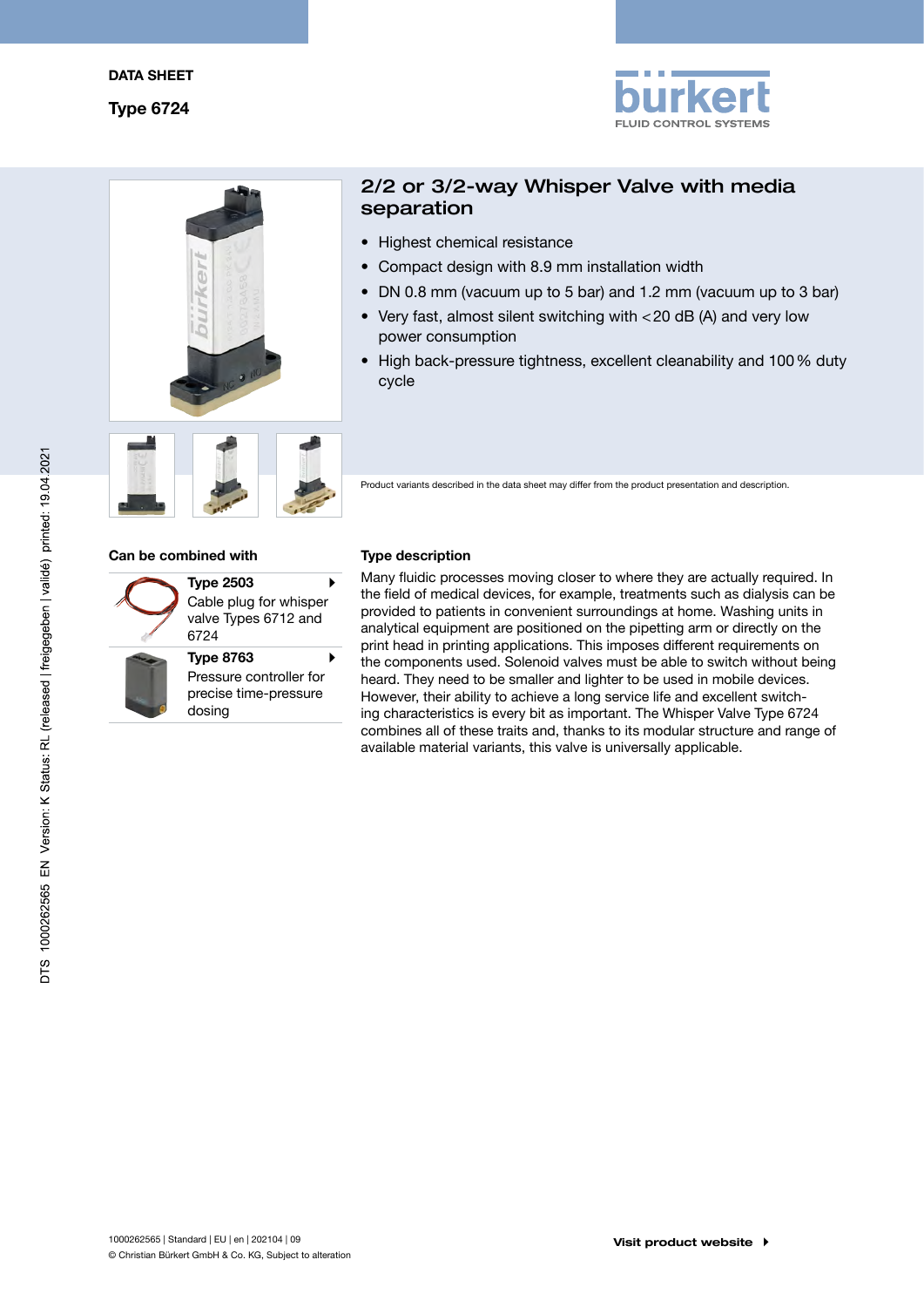

# **Table of contents**

|    | 1. General technical data<br>3 |                                                                                                                                                             |  |  |  |
|----|--------------------------------|-------------------------------------------------------------------------------------------------------------------------------------------------------------|--|--|--|
|    |                                |                                                                                                                                                             |  |  |  |
| 2. |                                | <b>Product versions</b><br>4                                                                                                                                |  |  |  |
|    |                                |                                                                                                                                                             |  |  |  |
| З. |                                | <b>Circuit functions</b><br>4                                                                                                                               |  |  |  |
|    |                                |                                                                                                                                                             |  |  |  |
| 4. |                                | <b>Materials</b><br>4                                                                                                                                       |  |  |  |
|    | 4.1.                           |                                                                                                                                                             |  |  |  |
|    | 4.2.                           |                                                                                                                                                             |  |  |  |
|    |                                |                                                                                                                                                             |  |  |  |
| 5. | <b>Dimensions</b><br>5         |                                                                                                                                                             |  |  |  |
|    | 5.1.                           |                                                                                                                                                             |  |  |  |
|    | 5.2.                           |                                                                                                                                                             |  |  |  |
|    | 5.3.                           |                                                                                                                                                             |  |  |  |
|    | 5.4.                           |                                                                                                                                                             |  |  |  |
|    | 5.5.                           |                                                                                                                                                             |  |  |  |
|    | 5.6.                           |                                                                                                                                                             |  |  |  |
|    |                                |                                                                                                                                                             |  |  |  |
| 6. |                                | <b>Performance specifications</b><br>10<br>and the control of the control of the control of the control of the control of the control of the control of the |  |  |  |
|    | 6.1.                           |                                                                                                                                                             |  |  |  |
| 7. |                                | <b>Ordering information</b><br>10                                                                                                                           |  |  |  |
|    | 7.1.                           |                                                                                                                                                             |  |  |  |
|    | 7.2.                           |                                                                                                                                                             |  |  |  |
|    | 7.3.                           |                                                                                                                                                             |  |  |  |
|    |                                |                                                                                                                                                             |  |  |  |
|    | 7.4.                           |                                                                                                                                                             |  |  |  |
|    |                                |                                                                                                                                                             |  |  |  |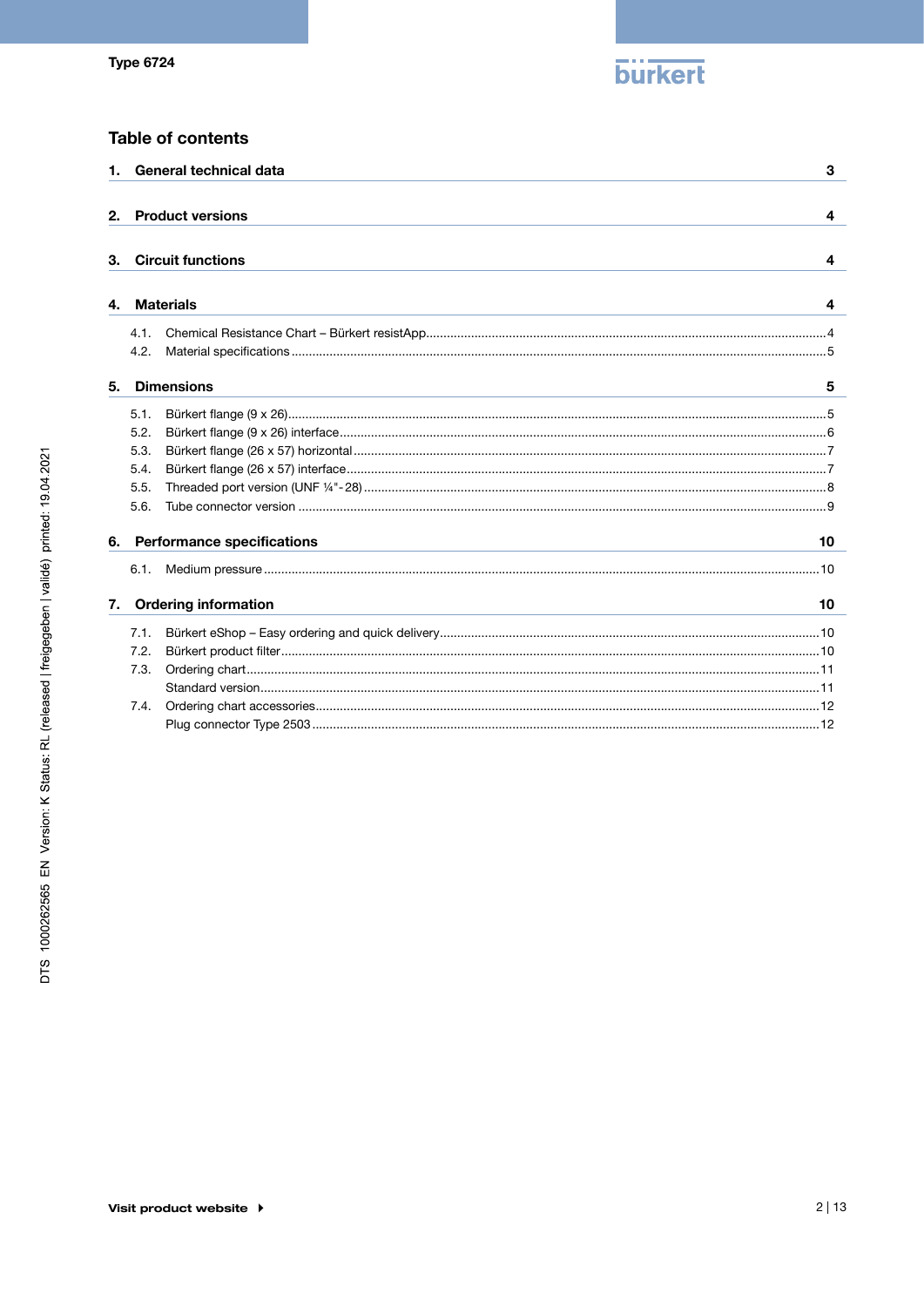

# 1. General technical data

| <b>Product properties</b>                          |                                                                                                                                                                          |  |
|----------------------------------------------------|--------------------------------------------------------------------------------------------------------------------------------------------------------------------------|--|
| <b>Dimensions</b>                                  | Detailed information can be found in chapter "5. Dimensions" on page 5.                                                                                                  |  |
| <b>Materials</b>                                   |                                                                                                                                                                          |  |
| Body                                               | PEEK or PPS                                                                                                                                                              |  |
| Seal                                               | FFKM, EPDM or FKM                                                                                                                                                        |  |
| Typical product service life                       | 10 million switching cycles (acc. to laboratory duration tests) <sup>1.)</sup>                                                                                           |  |
| Internal volume                                    | Bürkert flange (9 x 26): approx. 38 µl                                                                                                                                   |  |
|                                                    | Bürkert flange (26 x 57) horizontal: approx. 79 µl                                                                                                                       |  |
|                                                    | Threaded version UNF 1/4"-28: approx. 59 µl<br>Tube connector: approx. 68 µl                                                                                             |  |
| Nominal diameter                                   | DN 0.8 or DN 1.2                                                                                                                                                         |  |
| Circuit functions                                  | Detailed information can be found in chapter "3. Circuit functions" on page 4.                                                                                           |  |
| Performance data                                   |                                                                                                                                                                          |  |
| Pressure range                                     | Detailed information can be found in chapter "6.1. Medium pressure" on page 10.                                                                                          |  |
| Switching noise                                    | 30 dB (A) $(<$ 20 dB (A) on request <sup>2.)</sup>                                                                                                                       |  |
| Switching times <sup>3.)</sup>                     | Opening: approx. 3 ms (Pressure build-up 010%)                                                                                                                           |  |
|                                                    | Closing: approx. 3 ms (Pressure reduction 10090 %)                                                                                                                       |  |
| Duty cycle                                         | 100% continuous operation                                                                                                                                                |  |
| <b>Electrical data</b>                             |                                                                                                                                                                          |  |
| Power supply                                       | 12 V DC, 24 V DC (other voltages on request)                                                                                                                             |  |
| Voltage tolerance                                  | $\pm$ 10 % (incl. residual ripple)                                                                                                                                       |  |
| Power consumption                                  | 1 W <sup>4.1</sup>                                                                                                                                                       |  |
| <b>Medium data</b>                                 |                                                                                                                                                                          |  |
| Operating medium                                   | Resistant to neutral and aggressive gases and liquids. For more detailed information,<br>see the chapter "4.1. Chemical Resistance Chart – Bürkert resistApp" on page 4. |  |
| Viscosity (max.)                                   | $21 \text{ mm}^2/\text{s}$                                                                                                                                               |  |
| Medium temperature                                 | FFKM: +15 °C+50 °C (59 °F122 °F)                                                                                                                                         |  |
|                                                    | FKM: $0^{\circ}$ C+50 °C (32 °F122 °F)<br>EPDM: 0 °C+50 °C (32 °F122 °F)                                                                                                 |  |
| <b>Approvals and Certificates</b>                  |                                                                                                                                                                          |  |
| Suitable for food industry                         | FDA – on request, only with sealing material EPDM                                                                                                                        |  |
| Suitable for drinking water                        | KTW (W270) – on request, only with sealing material EPDM                                                                                                                 |  |
| Oxygen application                                 | Oxygen suitability of materials in contact with fluid (BAM) – on request, only with sealing                                                                              |  |
|                                                    | material FKM                                                                                                                                                             |  |
| Protection class                                   | IP40 acc. to IEC 60144                                                                                                                                                   |  |
| <b>Process/Port connection &amp; communication</b> |                                                                                                                                                                          |  |
| Port connection                                    | Bürkert flange (9 x 26)                                                                                                                                                  |  |
|                                                    | Bürkert flange (26 x 57) horizontal<br>Threaded version UNF 1/4"-28                                                                                                      |  |
|                                                    | Tube connector version                                                                                                                                                   |  |
| Electrical connection <sup>5.)</sup>               | Plug with detent, pin spacing 2 mm, see data sheet Type 2503 ▶                                                                                                           |  |
| <b>Environment and installation</b>                |                                                                                                                                                                          |  |
| Installation                                       | As required, preferably with actuator upright                                                                                                                            |  |
| Ambient temperature                                | FFKM: +15 °C+50 °C (59 °F122 °F)                                                                                                                                         |  |
|                                                    | FKM: 0 °C+50 °C (32 °F122 °F)                                                                                                                                            |  |
|                                                    | EPDM: $0 °C+50 °C$ (32 °F122 °F)                                                                                                                                         |  |

1.) Service life depends on the type of medium, the temperature, the pressure, the seal material and the specific operational conditions.

2.) <20 dB(A) with the optional possibility of soft close electronics

3.) Measurement at valve output at 2 bar and 20 °C acc. to DIN ISO 12238:2001

4.) No further power reduction possible

5.) Please order socket with flying leads separately (see "7.4. Ordering chart accessories" on page 12).

Other suitable connectors are, for example W+P: Series 521 (socket 521S-02-1; contact 521S-01-2-00) or JST (socket PHR-2; contact SPH-002GW-P0.5S), version

04/2015). As a PCB connector we recommend a pin size of 0.5 x 0.5 mm, grid size 2 mm and a maximum size of the connector of 4.9 x 2.5 mm. E.g. Samtec SQT-102-01-x-S (x=L or F) or W+P Series 257 Part No. 257-002-1-50-00-6.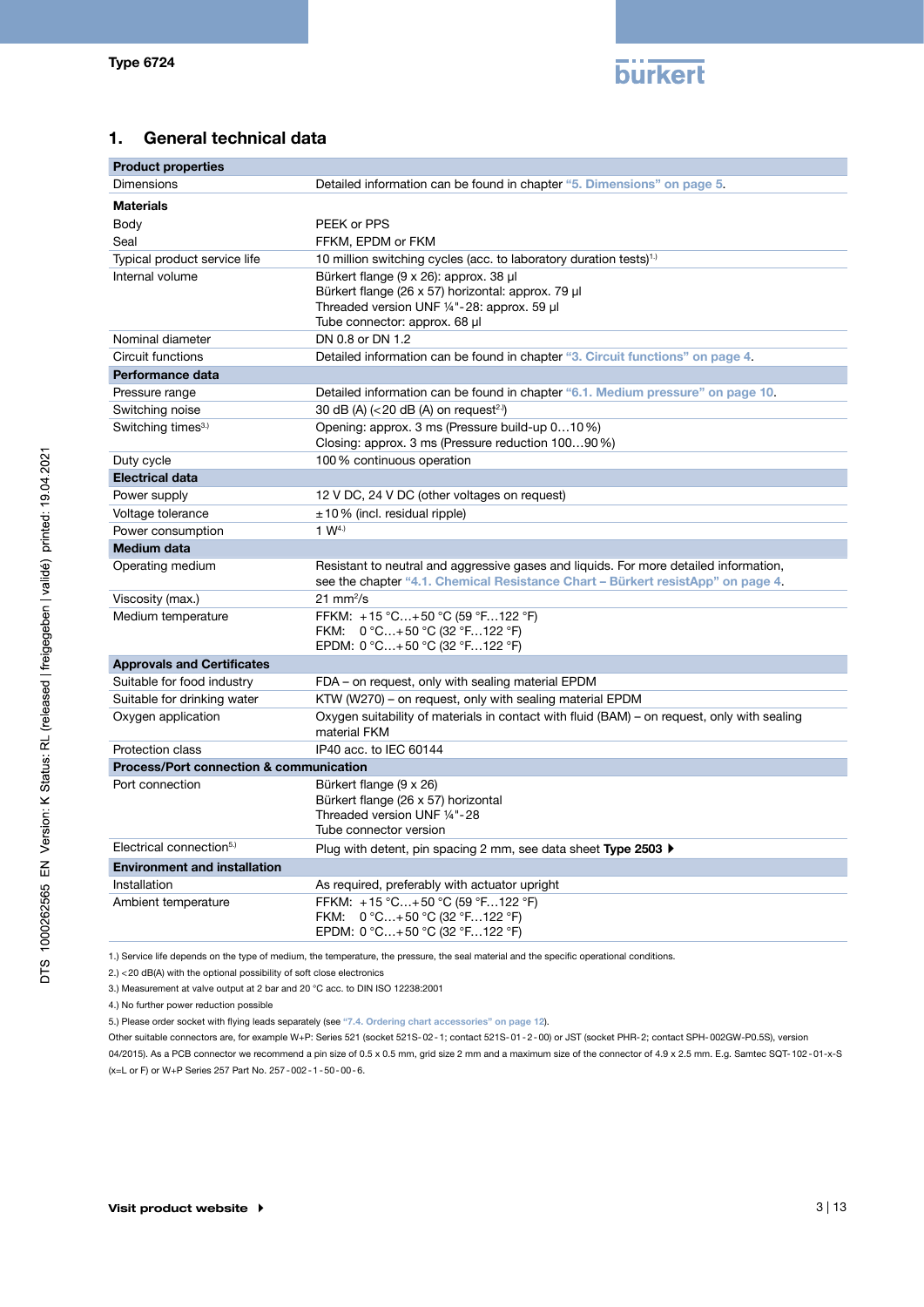

# 2. Product versions



# 3. Circuit functions

| <b>Circuit functions</b> | <b>Description</b>                                                               |
|--------------------------|----------------------------------------------------------------------------------|
| MV<br>INC.               | Type: A, Solenoid valve<br>$2/2$ way<br>Direct acting<br>Normally closed         |
| MV<br><b>NO</b>          | Type: B, Solenoid valve<br>$2/2$ way<br>Direct acting<br>Normally open           |
| WV.<br>NC NO             | Type: T, Solenoid valve<br>$3/2$ way<br>Direct acting<br>Flow direction optional |

# 4. Materials

# 4.1. Chemical Resistance Chart – Bürkert resistApp



#### Bürkert resistApp – Chemical Resistance Chart

You want to ensure the reliability and durability of the materials in your individual application case? Verify your combination of media and materials on our website or in our resistApp.

Start Chemical Resistance Check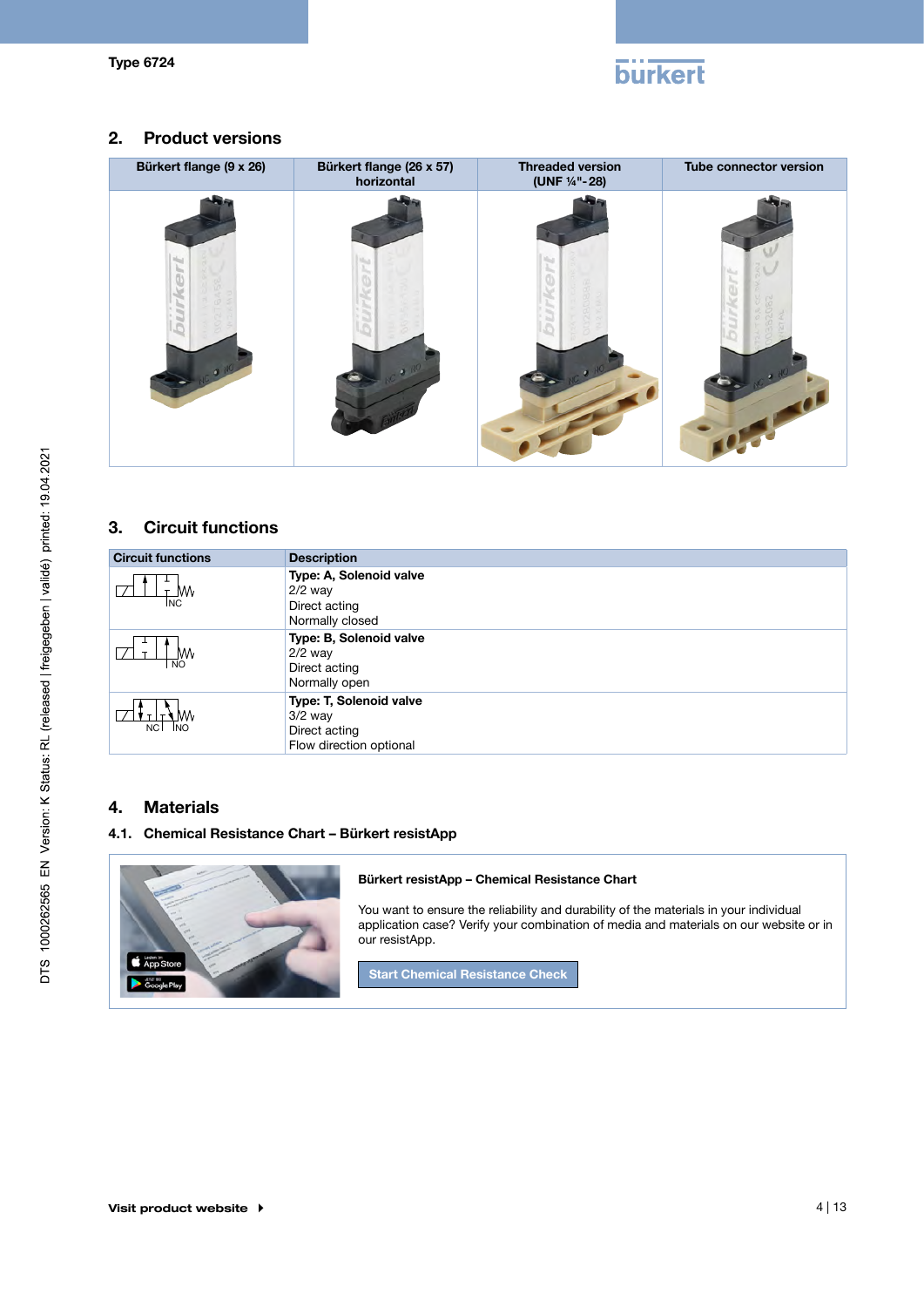# **burkert**

# 4.2. Material specifications



| No.            | <b>Element</b>                 | <b>Material</b>   |
|----------------|--------------------------------|-------------------|
|                | Cap                            | <b>LCP</b>        |
| $\overline{2}$ | Coil housing                   | nickel-plated     |
| 3              | Valve body                     | LCP or PPS        |
| 4              | Fluid housing (medium contact) | PEEK or PPS       |
| 5              | Flange seal (medium contact)   | FFKM, FKM or EPDM |
| 6              | Diaphragm (medium contact)     | FFKM, FKM or EPDM |

# 5. Dimensions

# 5.1. Bürkert flange (9 x 26)

#### Note:

- • Dimensions in mm
- Including fastening screws M2 x 10

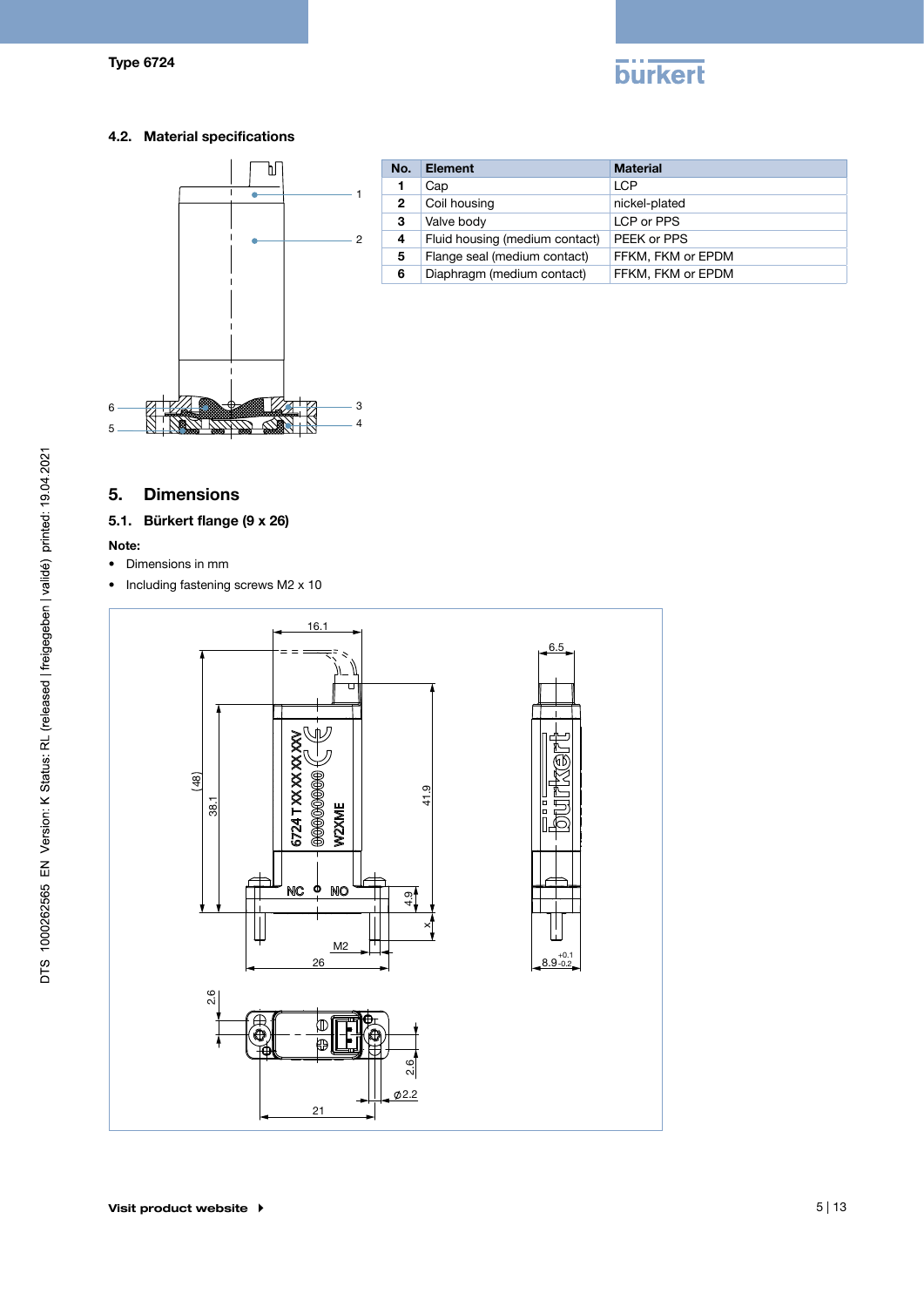

 8 21 È

 $\overline{26}$ 21

 8 21

# 5.2. Bürkert flange (9 x 26) interface

 $\overline{26}$ 

8

21

8

21

21

#### Note:

2.6

Dimensions in mm



2.6

2.6

9

 $\sigma$ 

9

9

 $\frac{1}{3}$ 

2.6

 $\overline{\phantom{a}}$ 

 $\overline{\phantom{a}}$ R3

 $\rightarrow$ 

₽

9

 $\sigma$ 

 2.6  $\frac{1}{3}$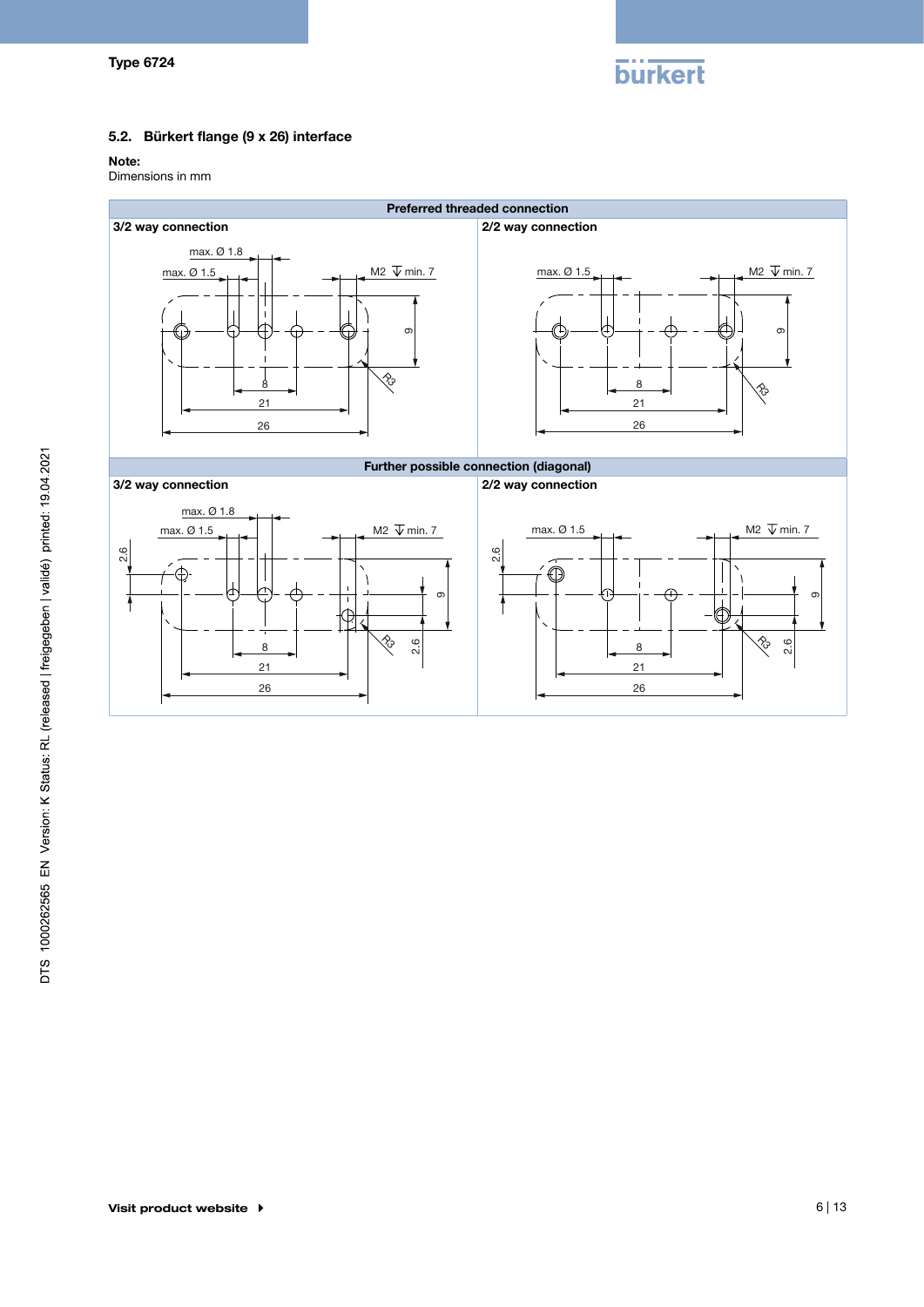

# 5.3. Bürkert flange (26 x 57) horizontal

#### Note:

- • Dimensions in mm
- • Optional: Flange can be turned by 180°
- Including fastening screws M2 x 6



# 5.4. Bürkert flange (26 x 57) interface

Note:

Dimensions in mm

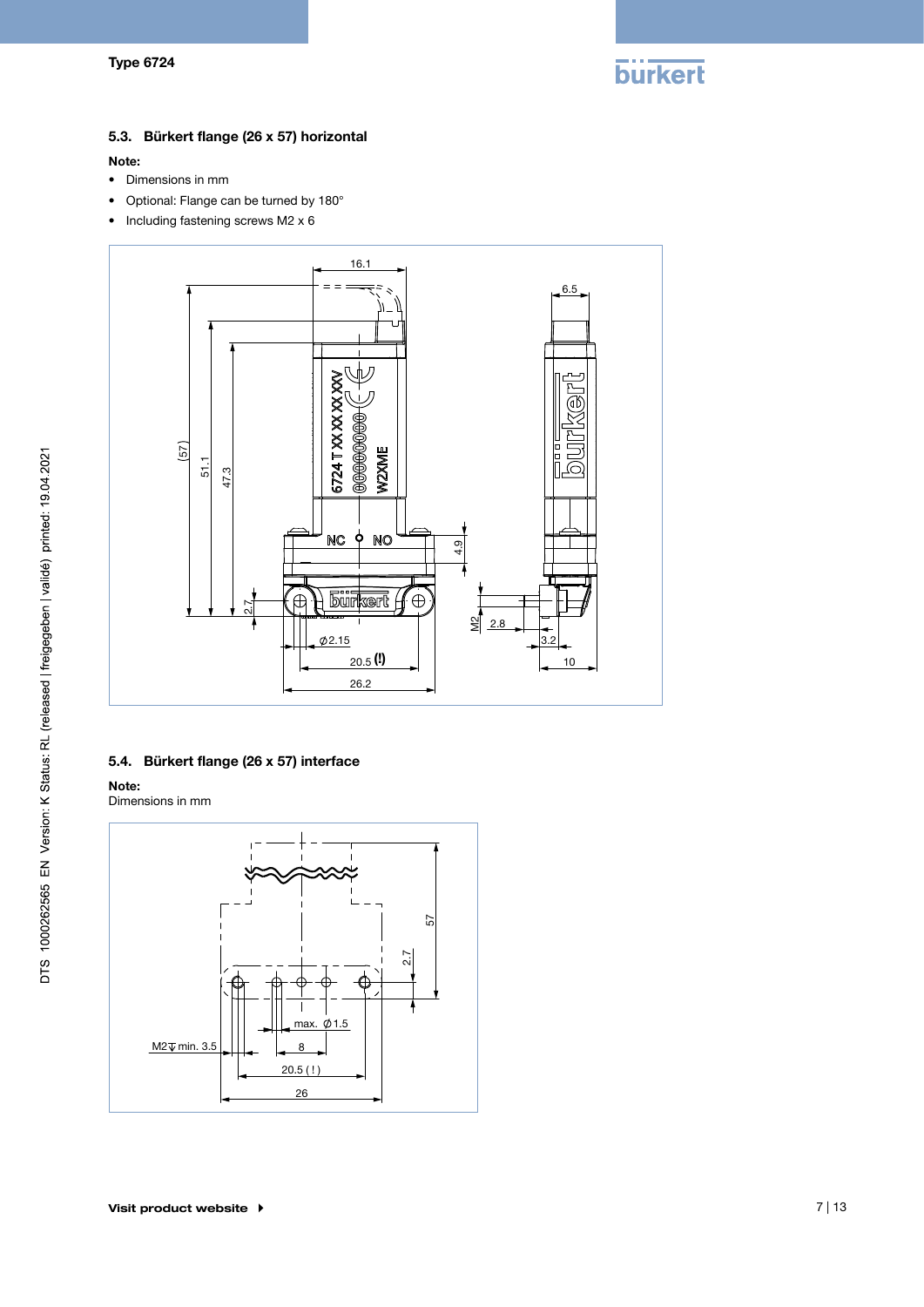

# 5.5. Threaded port version (UNF ¼"-28)

#### Note:

Dimensions in mm